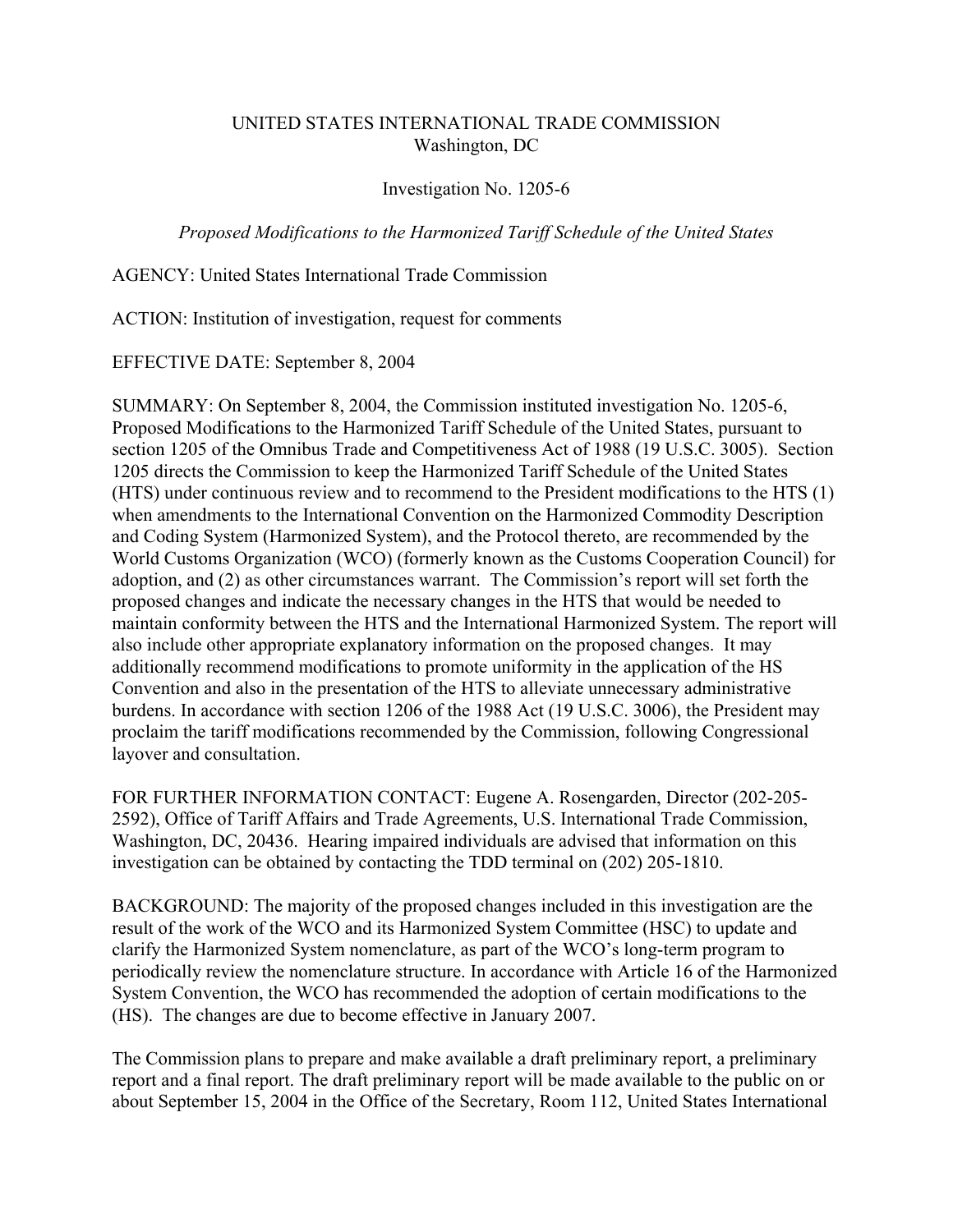Trade Commission, 500 E Street SW, Washington DC 20436 (telephone 202-205-2000), and will also be posted on the Commission's web site, http://www.usitc.gov. The draft preliminary report will describe the changes proposed to conform the HTS with the WCO's recommendations, and reflect in the HTS certain other decisions taken by the HSC.

To assist the public in understanding the proposed changes and in developing comments, the Commission will include, in the draft preliminary report, the preliminary report and the final report, a non-authoritative cross-reference table linking the proposed tariff classes to corresponding current tariff classes. Persons using the successive versions of this table should be aware that the cross-references shown in the Commission's table are subject to change during the course of preparing for implementation of the January 2007 changes. The Bureau of Customs and Border Protection has domestic legal authority for tariff classification and may provide information, both during the course of the investigation and after the Commission's final report is submitted, that indicates different or additional tariff classifications of some goods. Moreover, the WCO Secretariat will eventually issue its own advisory cross-reference table between the 2002 HS and the 2007 HS. The WCO table may be released by the Commission later in the Commission's investigation, along an explanation of differences between the WCO and Commission's tables. Such differences typically result from differences between the WCO and U.S. classifications of goods.

The Commission will forward its preliminary report to the United States Trade Representative (USTR) on or about February 28, 2005. The preliminary report will include proposed modifications to (1) conform the HTS to recommended Harmonized System amendments, (2) promote uniform application of the Harmonized System by conforming the HTS with decisions of the WCO and (3) alleviate administrative burdens, as well as other matters that may be recommended. It will take into account public comments received by November 1, 2004 (see below). The preliminary report will be posted on the Commission's web site. The public is invited to submit any further comments during the subsequent 30 days; any comments received during that period will be forwarded to the USTR.

In order that it may consider any issues that arise in World Trade Organization negotiations regarding the restatement of U.S. tariff treatment, the Commission is scheduled to submit its final report to the President on March 15, 2006.

WRITTEN SUBMISSIONS: No public hearing is planned. However, interested parties are invited to submit written statements or suggestions concerning the matters being addressed by the Commission on this investigation. Submissions should be addressed to the Secretary, United States International Trade Commission, 500 E Street, SW, Washington, DC 20436. To be assured of consideration by the Commission, written statements related to the Commission's report should be submitted to the Commission at the earliest practical date and should be received no later than the close of business on November 1, 2004. All written submissions must conform with the provisions of section 201.8 of the Commission's Rules of Practice and Procedure (19 CFR 201.8). Section 201.8 of the rules requires that a signed original (or a copy designated as an original) and fourteen (14) copies of each document be filed. In the event that